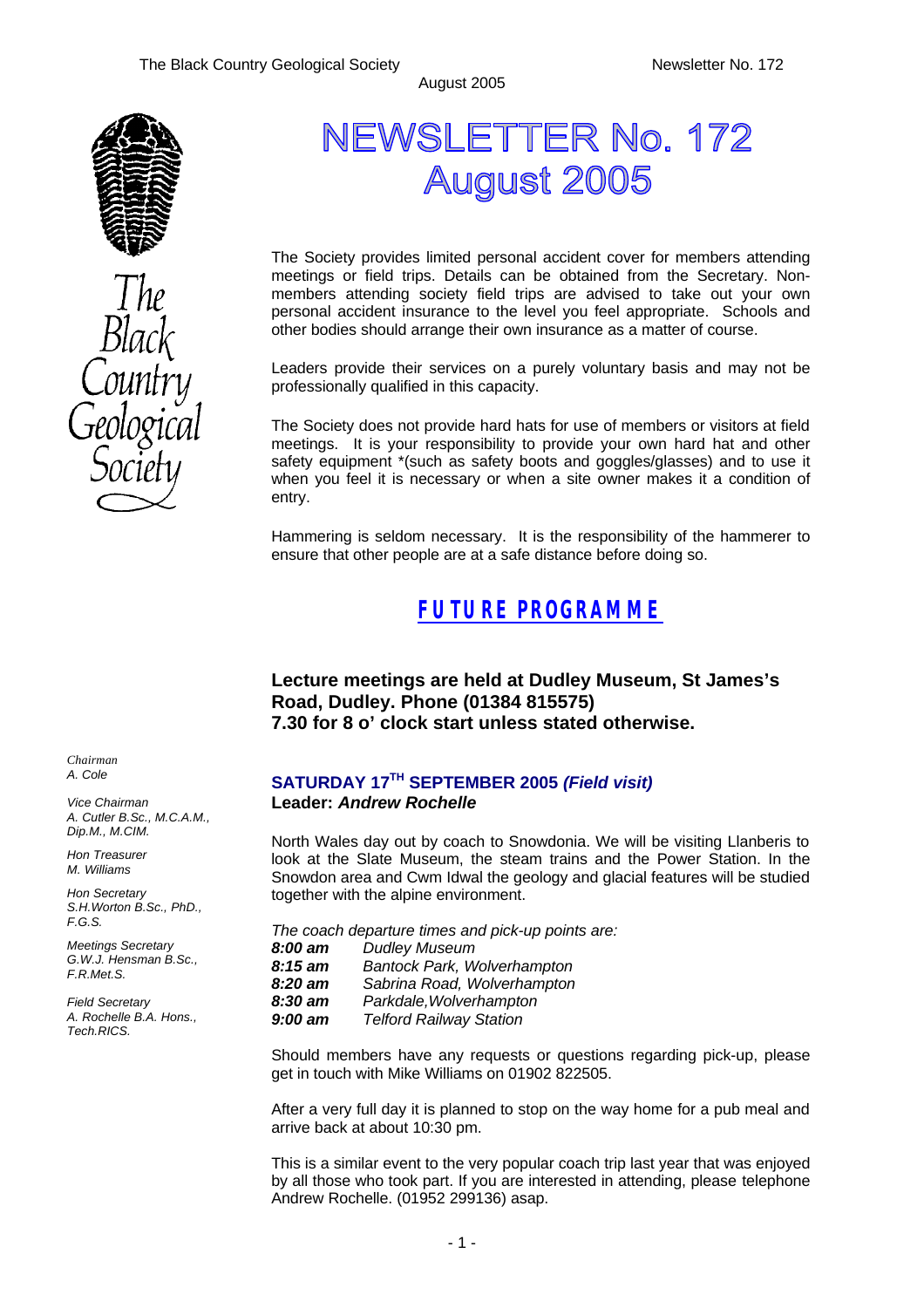### **MONDAY 26TH SEPTEMBER 2005** *(Indoor Meeting)*

#### **Kate Ashcroft. "Italian Volcanoes."**

This replaces the provisional announcement in the last Newsletter for this date. Professor Saunders is taking some study leave abroad and so will deliver his re-arranged talk at some other time. We look forward to Kate's talk on Italian Volcanoes and thank her for stepping in at such short notice.

### **SATURDAY 1st OCTOBER 2005** *(Field visit)*

#### **The story of the Stour. A longitudinal traverse. Leader:** *Gordon Hensman*

Gordon will continue this trip, the first part of which was completed a few weeks ago. (See 'Meetings Reports' later in this Newsletter). Meeting at **10:30 am** at **Cradley Forge (GR. 935 857),** the lower course of the Stour will be followed. Car parking is available at the pub. This is not wholly a geological trip but will also include industrial heritage and local history.

The proposed field visit to Barrow Hill Nature Reserve, 'The Dudley Volcano', announced in the last Newsletter has been postponed until next year.

### **MONDAY 31ST 0CTOBER** *(Indoor Meeting)*

#### **Liam Herringshaw. "Weirdos of the Wenlock Limestone."**

About 425 m years ago, the land that was to become the West Midlands lay approximately 15 degrees south of the equator, part of the microcontinent of Avalonia. Warm, shallow waters of the closing Iapetus Ocean covered much of England and a hugely diverse reef and inter-reef ecosystem developed. Fast forward almost half a billion years and this tropical paradise is now the Much Wenlock Limestone Formation, outcropping as a series of hills and escarpments in the West Midlands and the Welsh Borders.

 Of all the Wenlock Limestone localities, perhaps the most famous are the three inliers of Castle Hill Dudley, Hurst Hill and the Wren's Nest. The importance of lime as a flux in the iron and steel making industries saw extensive quarrying of these hills during the 18th & 19th centuries. Consequently, a huge number of Silurian fossils were collected and more than 650 species described, many unique to the Black Country. However, despite a long history of palaeontological study, a number of fossil groups of uncertain zoological affinity remain. This talk will introduce a selection of these rare and problematical taxa, with new information on their biology, ecology and systematic position.

*Liam was born in Leicestershire. His first geology fieldtrip, whilst studying for his A-levels, was to the Wrens Nest. He read Geology and Physical Geography at Liverpool for his B.Sc., and subsequently spent 6 months researching Carboniferous Turbidites. He obtained his PhD at Birmingham in 2003, researching "Rare and Problematical Fossils from the Much Wenlock Limestone formation."*

*Liam spent some time in the American South-West studying dry river systems. He appeared in "University Challenge Professionals", as part of the Palaeontological Association Team, before returning to Birmingham this year as an honorary research fellow.*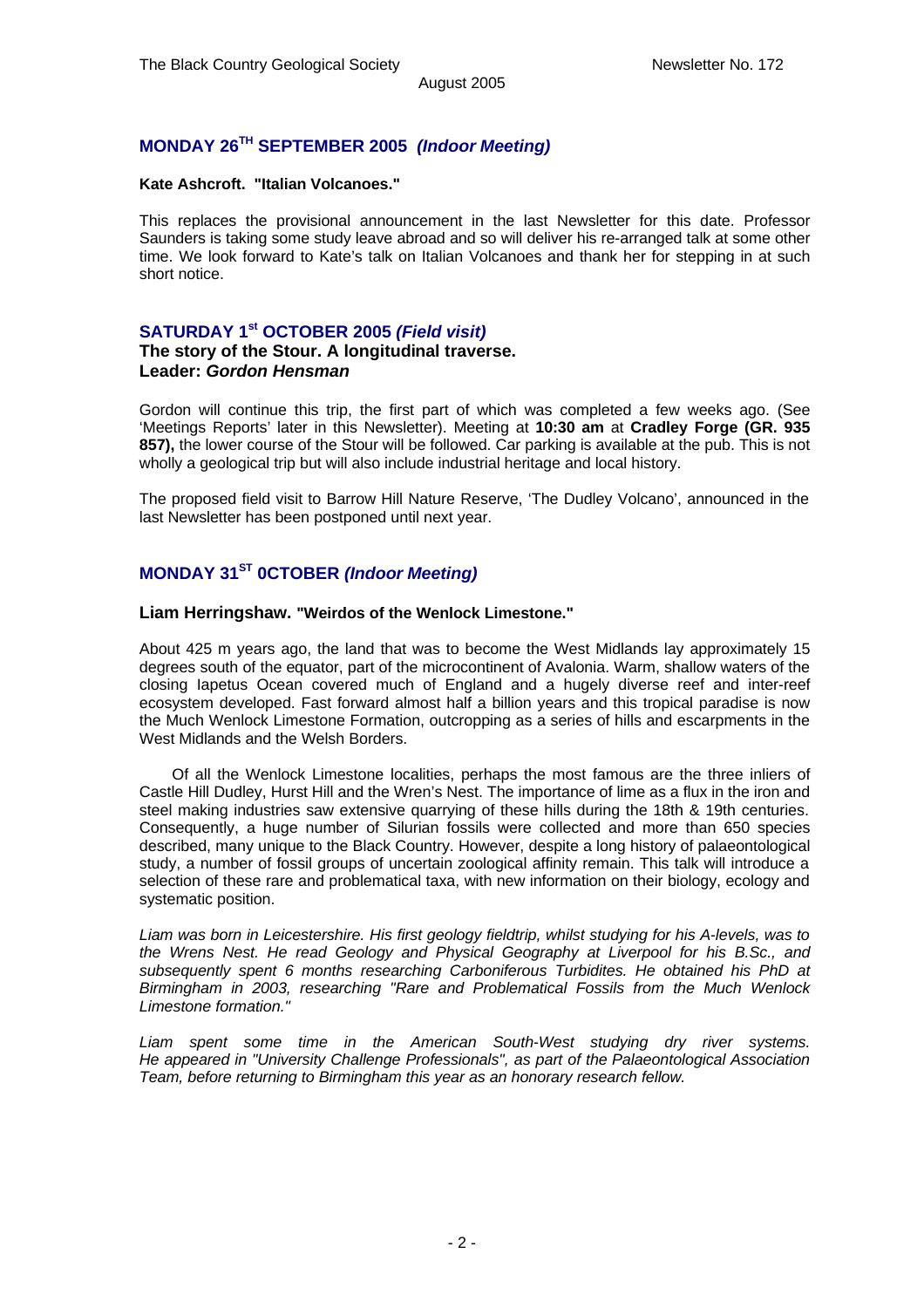### **MONDAY 28TH NOVEMBER** *(Indoor Meeting)*

#### **Members' Evening.**

Members are invited to think about any contribution they feel they may be able to make – no matter how slight – for the  $3<sup>rd</sup>$  Members' Evening. These have proved to be so enjoyable in the past. Refreshments are provided.

We already have some promised talks, including one from Andrew Rochelle on "St. Kilda".

### **MONDAY 6TH FEBRUARY 2006** *(Indoor Meeting)*

### **Christopher Rochelle: " Co2 Sequestration and Disposal."**

Christopher spoke to us two years ago on the same topic, however, Global Warming, due to anthropomorphic greenhouse gas emissions, has increased public awareness.

Our speaker is a senior scientist at the Geological Survey, and has worked in this field in the UK, Canada and Norway for some time. He will be able to bring us up to date with the latest progress being made to counter what the government's chief scientist has called 'the most serious problem facing us'.

### **MONDAY 27TH FEBRUARY 2006 (***Indoor Meeting)*

**Professor John Hudson. "The Geology of Eigg and Muck".**

# *EDITORIAL*

#### **BARROW HILL – The Dudley Volcano**

The Black Country can boast a new geological trail, together with an informative glossy leaflet. The Barrow Hill Trail was formally opened on 20<sup>th</sup> July with a reception at Russells Hall Hospital, followed by a walk around the trail. There were over 60 guests at the opening, led by the Mayor of Dudley, Cllr. Kettle, and the reception was in the 'Action Heart Centre' of the hospital. The caterers even came up with 'volcano cakes'.

A walk guide already existed for Barrow Hill as part of the 'COUNTRYSIDE WALKS IN DUDLEY' series, and this covered history, plants and animals together with brief observations on the geology. The new leaflet concentrates on the geology, with labelled photographs of the main exposures and a very clear route map superimposed on a geological map.

Barrow Hill is next to the hospital, 150m above sea level, and is there because of dolerite intrusions into the Etruria Marl. But these intrusions are thought to be of a very high level, close to the surface, and into wet sediments. There are also exposures of volcanic ash and agglomerate. In this ash small fossil conifer stems have been found, and these are the oldest three-dimensional conifers in the world, and are of international importance.

This is a very interesting place. As the guide says; "Imagine the volcanic vents on the side of ancient Barrow Hill spewing out clouds of ash with flows of lava debris running down the sides of the cinder cones. This would not have been a safe place to stand 300 million years ago!" To produce a glossy leaflet such as this costs money, and English Nature is a major sponsor in the production of these guides. However, alongside their logo is that of Dudley Metropolitan Borough Council and our own Society, which is very satisfying.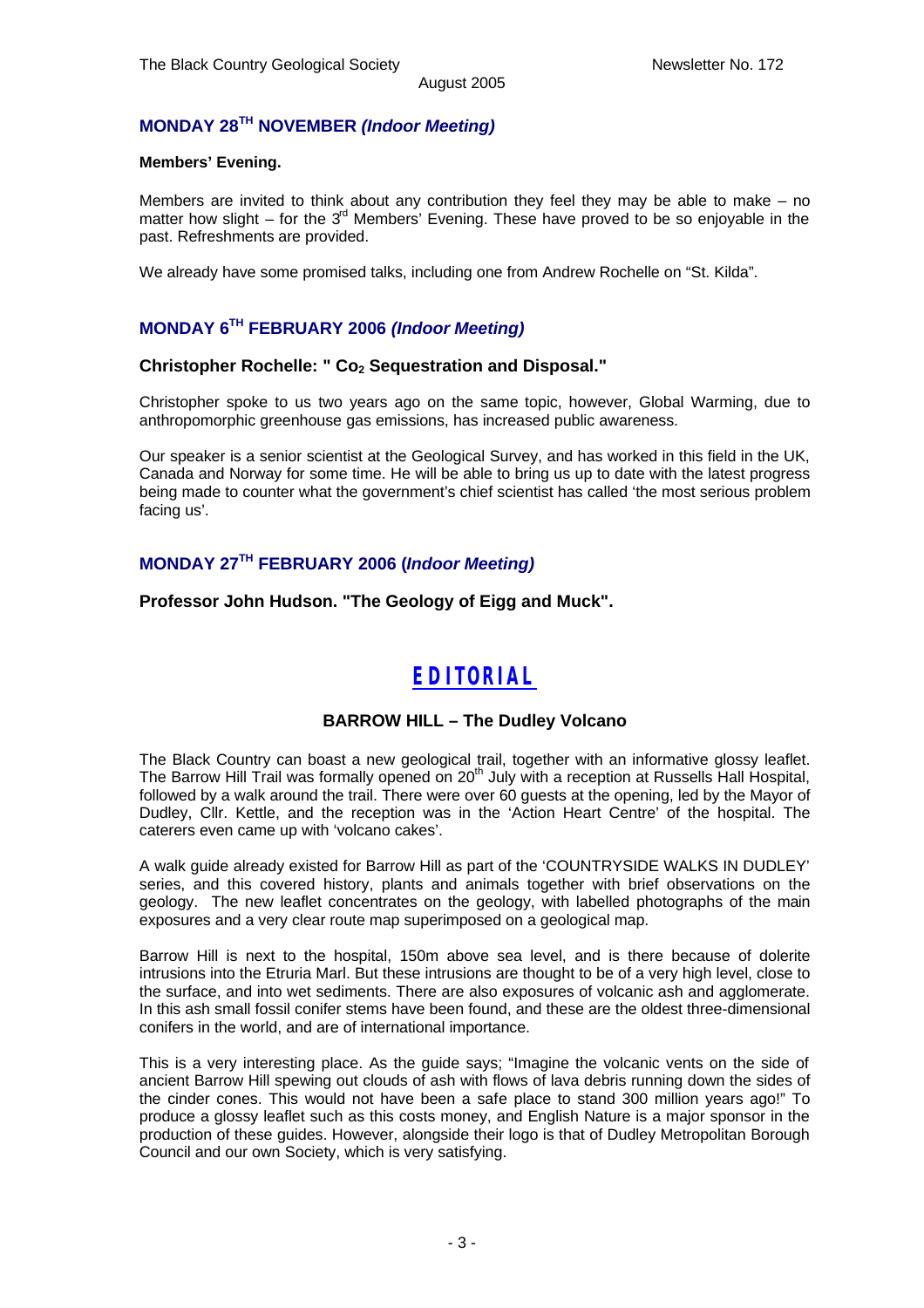#### August 2005

*The two leaflets about Barrow Hill are available in Dudley Museum and Art Gallery as well as other museums and some libraries in the borough. In Newsletter 171, Graham Worton gives a more detailed geological description of the Barrow Hill area.*

Bill Groves

# *MEETINGS REPORTS*

#### **Parys Mount; Anglesey**

*Continuing the report that appeared in the last Newsletter on this excellent field meeting, here are a few short notes from Andrew Rochelle on this trip and the one to the Peak District.*

This was a more adventurous field trip extending over a number of days, with members arriving and departing as they found their time and transport available. Thanks to Bob Duncan and the West Bromwich Mountaineering Club for their hospitality at their 'hut'.

On May 20<sup>th</sup> the party visited lead mines and sites of industrial archaeology. The RSPB hide was also visited and the nesting Ospreys seen. A local member of the West Bromwich club gave us an excellent lunch at his home in the hills. More members arrived in the evening and some walked up the Watkin Path to view some mines and study the landscape. The sleeping arrangements at the hut were unisex. Anybody sleeping anywhere, with anybody.

On the next day members visited Parys Mountain opencast mine and visitor centre. A conducted tour of the opencast area enabled us to study the industrial heritage and the exceptional geology. "I've stood on top of a black smoker".

Earlier in May there was a visit to **The National Stone Centre and Matlock**. The weather was lovely again. The party met at 10:30 am and toured the site following the constructed nature trail. The exhibition of drystone walling was of interest and in the quarry area, reef fossils, tropical lagoons and fossil sea lilies could be identified.

We then had lunch in Matlock. A visit to the Temple Mine had been arranged and the party, with MEB helmets, went underground. Taller members suffered from the 'stoop'. The mine had produced high quality fluorspar for the metal smelting industry. A gold deposit was shown, and crystals of calcite and lead minerals were seen.

After the mine visit members toured the Matlock mining museum, where a fine display of mining history was presented. Some members were intrigued by the apparent mislabelling of some of the many mineral specimens on display.

Home at about four thirty. A good day out!

Andrew Rochelle

#### **The Story of the Stour**

Gordon Hensman led the first part of this trip on  $18<sup>th</sup>$  June. Members were given a superb field guide full of text, maps and diagrams. We reproduce below the description of the rocks of the early Stour's course from that guide:

"The Clent Breccia is the youngest rock in the area, apart from the glacial drift which caps the high ground around Quinton and Blackheath to the east. It is a very resistant rock made up of angular fragments, largely of Uriconium volcanics, sometimes called trappoid breccias. The deposit is about 122m, 400ft, thick, and caps the hills in the area – Clent Walton, Romsley, Frankley and Warley.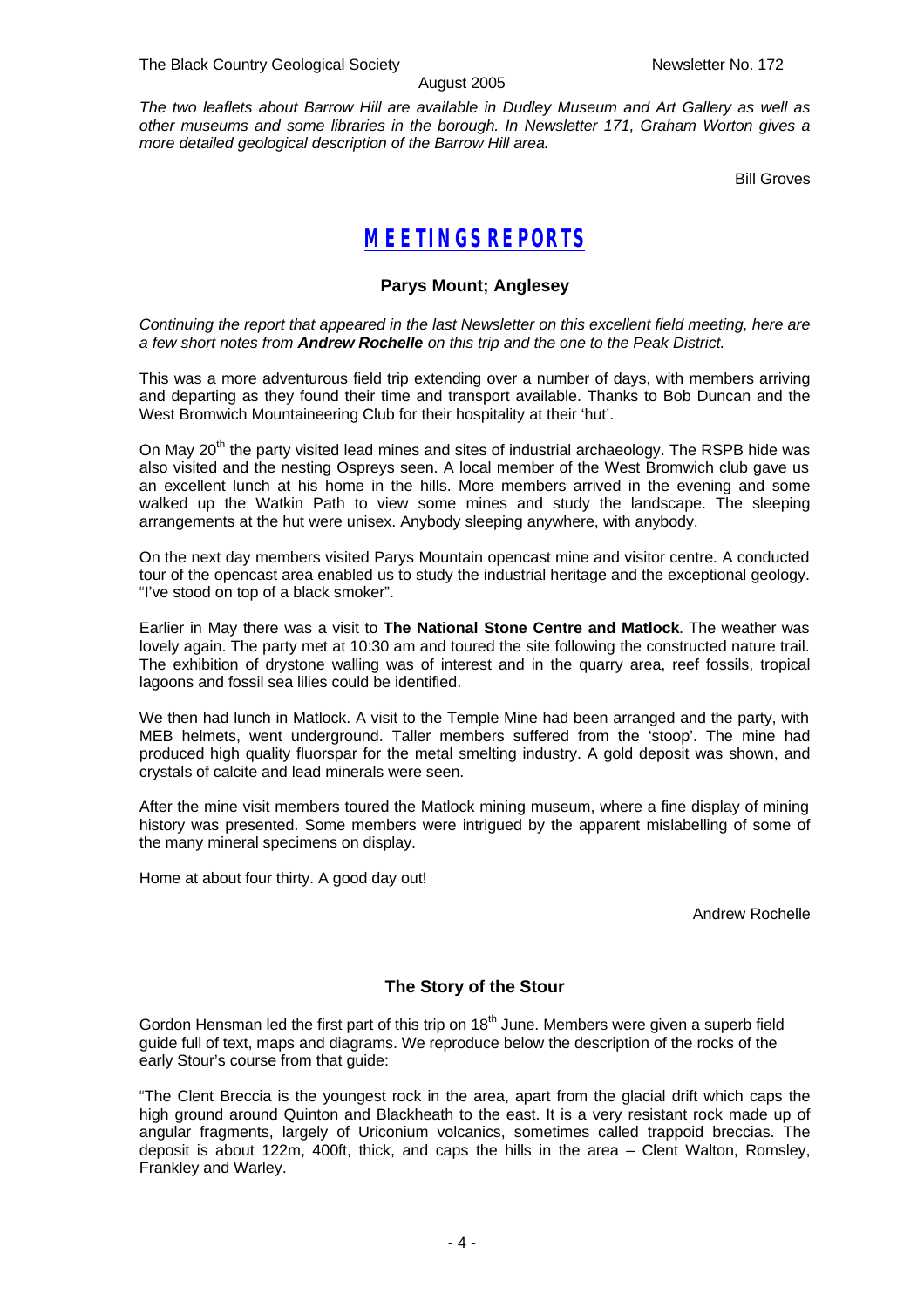#### The Black Country Geological Society Newsletter No. 172

The Uriconium pebbles may have come from between the Wyre Forest to the west and South Staffs. The angular fragments are often glazed with haematite, and set in a marly matrix. They are commonly 2-6 inches, 5-15cms, in size, but blocks up to 0.6m, 2ft. may be found. The lack of rounding and their large size suggest that they were deposited by torrential streams, in flash floods at a time when the British Isles were just north of the equator, and was starting to experience an arid climate. They may have originated as screes formed against uplifted fault blocks. However they were formed, they did not travel far.

#### The South Staffs Horst.

The area of the Stour basin is largely on the South Staffordshire Coalfield, where the surface rocks have been exposed by erosion after being elevated in Variscan (Armorican, Hercynian), earth movements. The coalfield was lifted to form a, "block mountain", or, "horst", with eastern and western boundary faults. We cross the latter on the eastern edge of Stourbridge. Older rocks were therefore, exposed by erosion so that the younger Triassic rocks were removed, only remaining along the edges of the horst. The change to the red rocks of the Triassic are very noticeable to the west, in the Stourbridge area.

The productive Coal Measures yielded enormous quantities of coal in the past together with fireclay, ironstone, limestone and various sandstones. On the surface of the horst, sticky clays are typical and these have been used in places for earthenware – the Etruria Marl, which is also found in North Staffs in Stoke on Trent. Coal mines were everywhere, the southernmost near Hales Owen Abbey where the coal was so deep that it was not profitable. Further north was the famous 10-yard coal that outcropped around the Dudley, and Netherton areas."

Gordon Hensman

# *OTHER NEWS*

'Geology Today' is a very popular magazine for all geologists, whether amateur or professional. With six editions a year it has a mixture of interesting, short, news items together with longer articles on a variety of topics. On the back of each magazine there is a full-page photograph of geological interest together with an explanation. On the latest edition (Vol. 21. No 4 July/August 2005) the picture is of the Wren's Nest daylight cavern with a description by the eminent geologist Tony Waltham. In the previous edition (Vol. 21 No 3) there was a short article by Graham Worton on the 'Dudley Bug' and its brief recent disappearance. If you are not familiar with this magazine it can be obtained through Blackwell Publishing Ltd or it is obtainable online at www.blackwellsynergy.com Members of societies affiliated to the Geologists' Association such as ours can receive the publication at a discounted price.

# *WREN'S NEST PHOTOGRAPHIC COMPETITION*

2006 is the 50<sup>th</sup> anniversary of the Wren's Nest being a geological National Nature Reserve. As part of the celebrations a commemorative calendar is being produced and there is a competition to identify suitable photographs. The subject is "Wren's Nest through the Seasons" If you are a photographer, however amateur, why not take part. Professional photographers cannot enter. You can submit up to four photographs, colour or black and white, as a print, slide or on CD. The closing date is 31st August 2005 and entries should be sent to *Kevin Clements, Countryside Manager, Dudley MBC, Culture and Community Services, Blowers Green Road, Dudley. DY2 8UZ.* Full details can be found on www.discoverdudley.org.uk/attractions\_park.asp

*This is reprinted from Newsletter 171. There is still time to enter the competition.*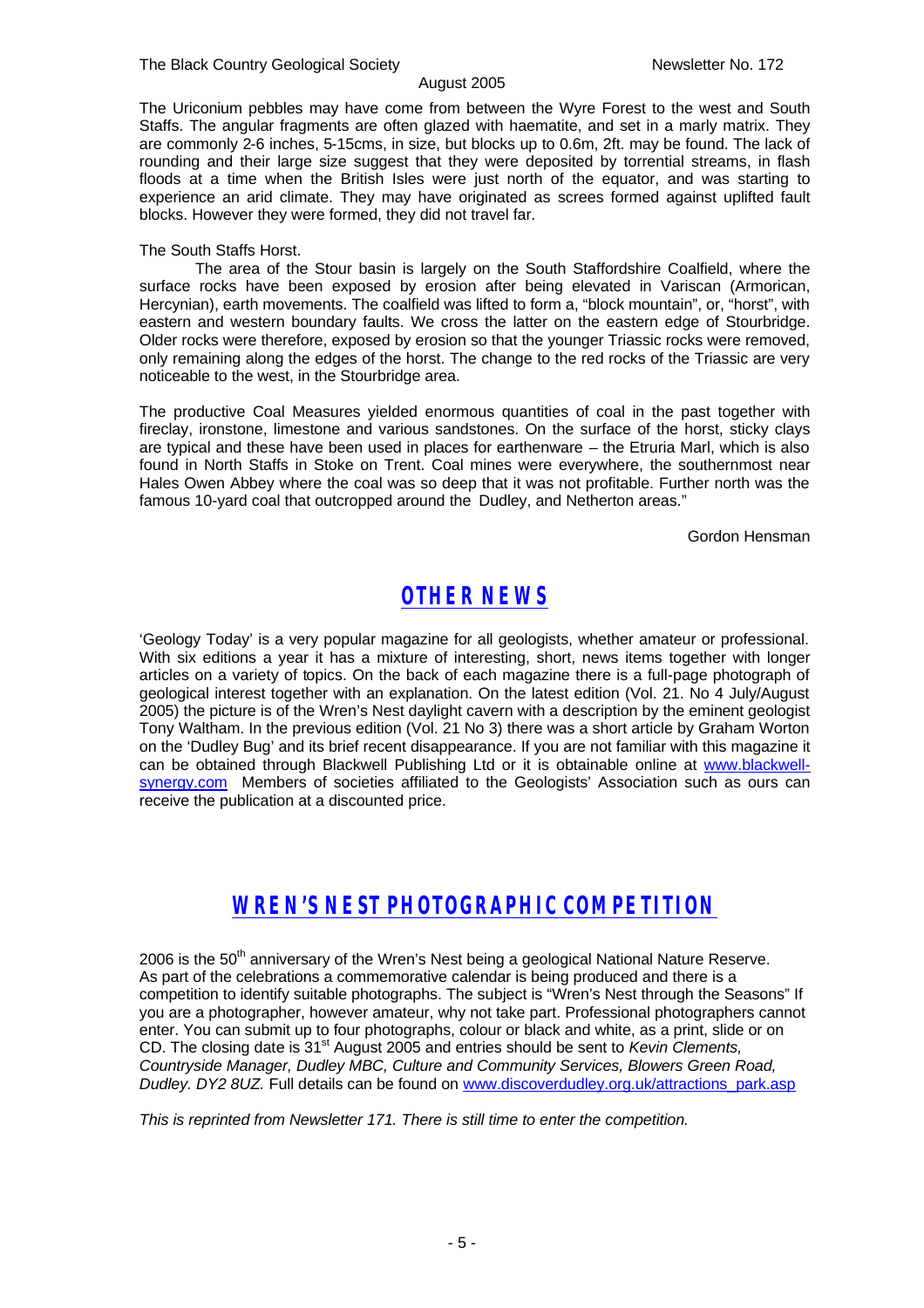## August 2005 *GEOBABBLE*

We are all familiar with the common names often given to fossils, usually by quarrymen, and the Dudley Bug or Dudley Locust is the one we are most acquainted with. Indeed, *GEOBABBLE*  dealt with this topic some editions ago, and the discovery of a small book has prompted me to return to this subject. Written by the eminent geologist *Michael G. Bassett,* and published by The National Museum of Wales in Cardiff, this 30-page book is called *'Formed Stones', Folklore and Fossils.* Lots of vernacular fossil names are given*,* and over two pages are devoted to *Calymene blumenbachi* and trilobites generally.



However, one of the most interesting features was the use of fossils in heraldry. The Dudley Bug has been a symbol of the town for a long, long time. It was included in the Common Seal of the Corporation in 1866. But this nothing when compared with the use of '*Snakestones'* found on the Yorkshire coast around Whitby. They are ammonites found in the Jurassic, usually *Hildoceras bifrons* or *Dactylioceras commune,* and in accordance with ancient legend, a snake's head was often carved on the fossil, and it was interpreted as a snake that had crawled into the rock to die.

The Snakestone became an emblem of Whitby as early as the seventeenth century when they appeared on local coins, and appeared on town's Coat of Arms in 1935.

Scunthorpe, the iron town on the Lower Jurassic ironstone, had the Liassic fossil *Gryphaea arcuata,* commonly known as the *Devil's toenail,* incorporated into its Coat of Arms in 1936. In the south of England, vertebrates are the most common image used. The Urban District Council of Street in Somerset used an *Ichthyosaurus* skeleton on its seal until 1974, whereas Maidstone in Kent uses *Iguanodon* on its Coat of Arms in an unusual way. It appears as a Supporter, at the side of the shield. This is a fine tribute to Gideon Mantell, who often does not get the recognition he deserves for finding this Cretaceous reptile in Tilgate Forest, Sussex, close to Maidstone, in 1822. Of all these uses in heraldry, it appears that Dudley is the oldest usage.

Image of Snakestone © Michael G. Bassett, printed with permission of National Museum of Wales, Cardiff.

Bill Groves

# *HOLIDAY GEOLOGY*

I took an early holiday this year and so I am just able to get my little description into this Newsletter. I tend to avoid dragging my family to geological site after geological site, but will occasionally sneak away to look at something interesting. I was in Portleven, Cornwall, with its fine sandy beach backed by the much contorted Devonian Mylor Beds, wonderful sedimentary structures and quartz veins with the occasional dolerite sill.

However, we were only 20 minutes drive away from the Lizard peninsular and I wanted to find some gneiss. We usually associate gneiss with the Lewisian of the Western Highlands of Scotland, and we tend to expect all gneisses to have that same distinctive black and white stripe look to it. At a little sandy bay on the east side of the Lizard called *Kennack Sands* is the Kennack gneiss, a banded rock that sometimes penetrates into the adjacent serpentinite. It does not look like the Lewisian but produces an equally attractive rock. It is a complicated area with lots of faults and minor intrusions, and some wonderful, colourful pebbles and small boulders to collect from the shore.

If you have found any geologically interesting places on your summer holiday, please give us a few paragraphs to include in the October Newsletter.